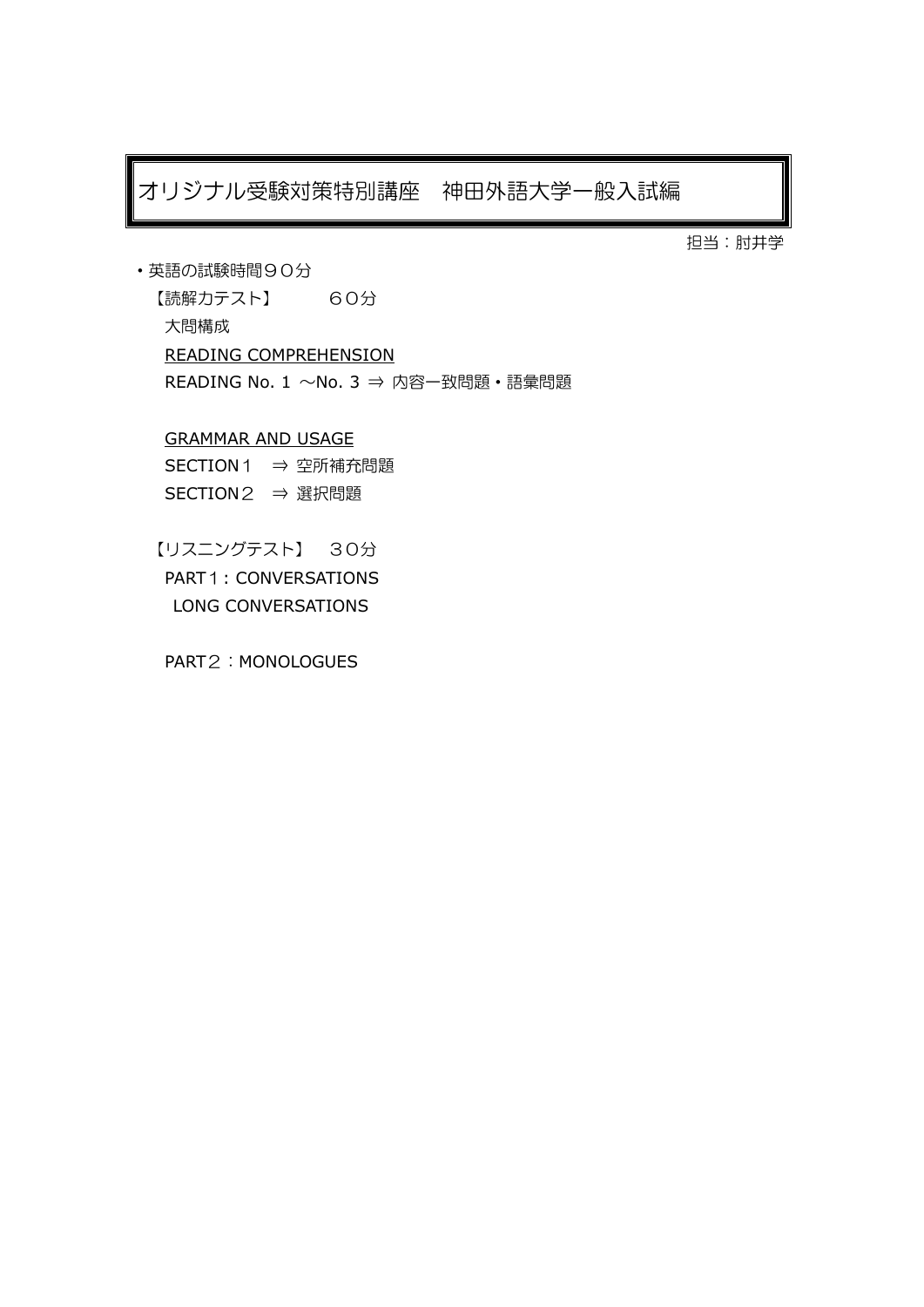# READING COMPREHENSION 対策

| (2018年度 2月3日実施)                                                              |            |                  |             |  |  |
|------------------------------------------------------------------------------|------------|------------------|-------------|--|--|
| Which expression is closest in meaning to <b>collaborate</b> in paragraph 6? |            |                  |             |  |  |
| a) look around                                                               | b) ask for | c) work together | d) take out |  |  |

| (2018年度 2月6日実施)                                                    |                                        |  |
|--------------------------------------------------------------------|----------------------------------------|--|
| Which word is closest in meaning to <b>crucial</b> in paragraph 1? |                                        |  |
| a) dangerous                                                       | b) attractive c) important d) official |  |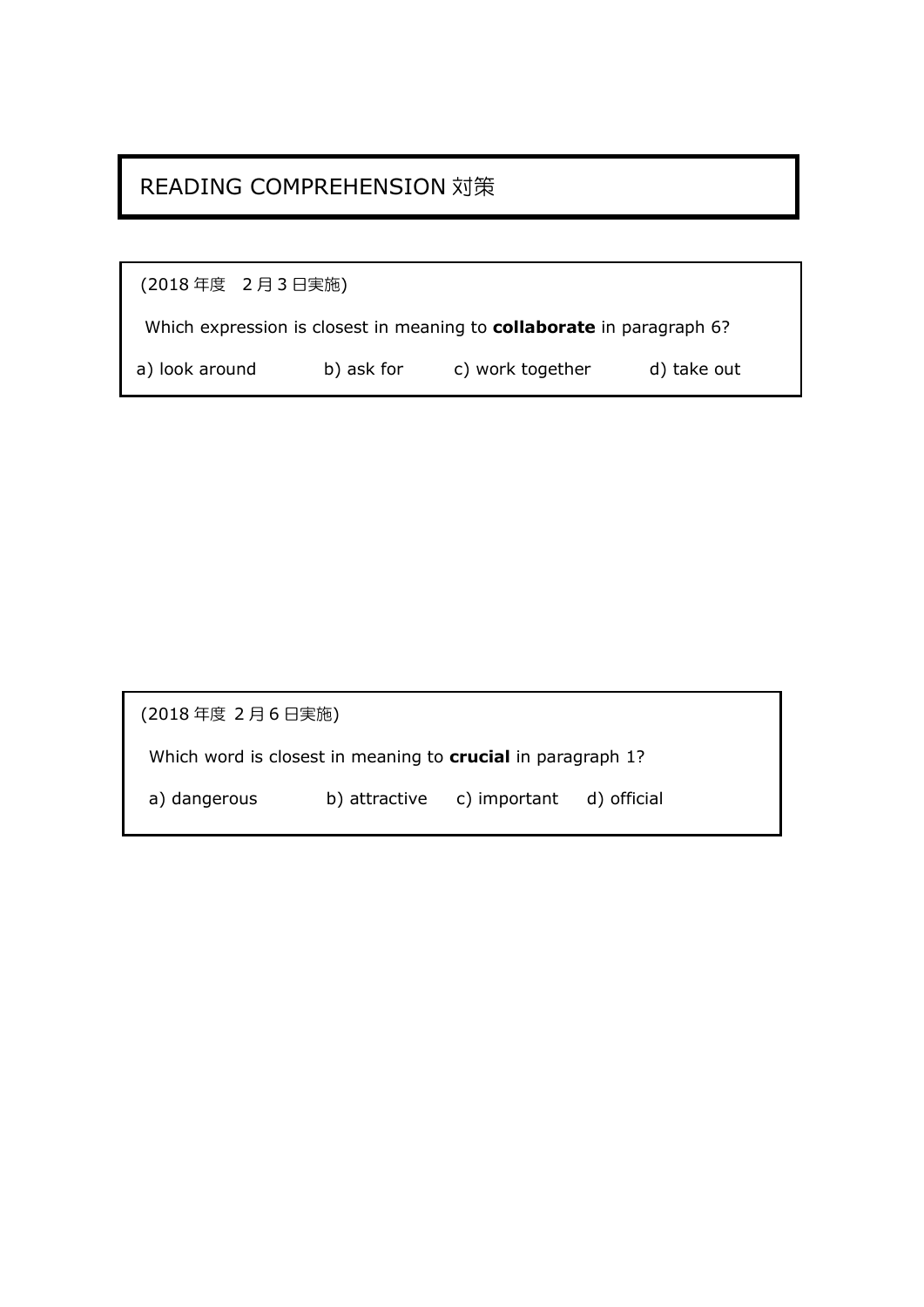| (2019年度 2月4日実施)                                                           |          |           |
|---------------------------------------------------------------------------|----------|-----------|
| Which word is closest in meaning to <b>inspire</b> in the last paragraph? |          |           |
| a) motivate b) require                                                    | c) allow | d) remind |

(2019 年度 2 月 6 日実施)

Which word is closest in meaning to **remarkable** in paragraph 6?

a) imported b) impressive c) impractical d) improper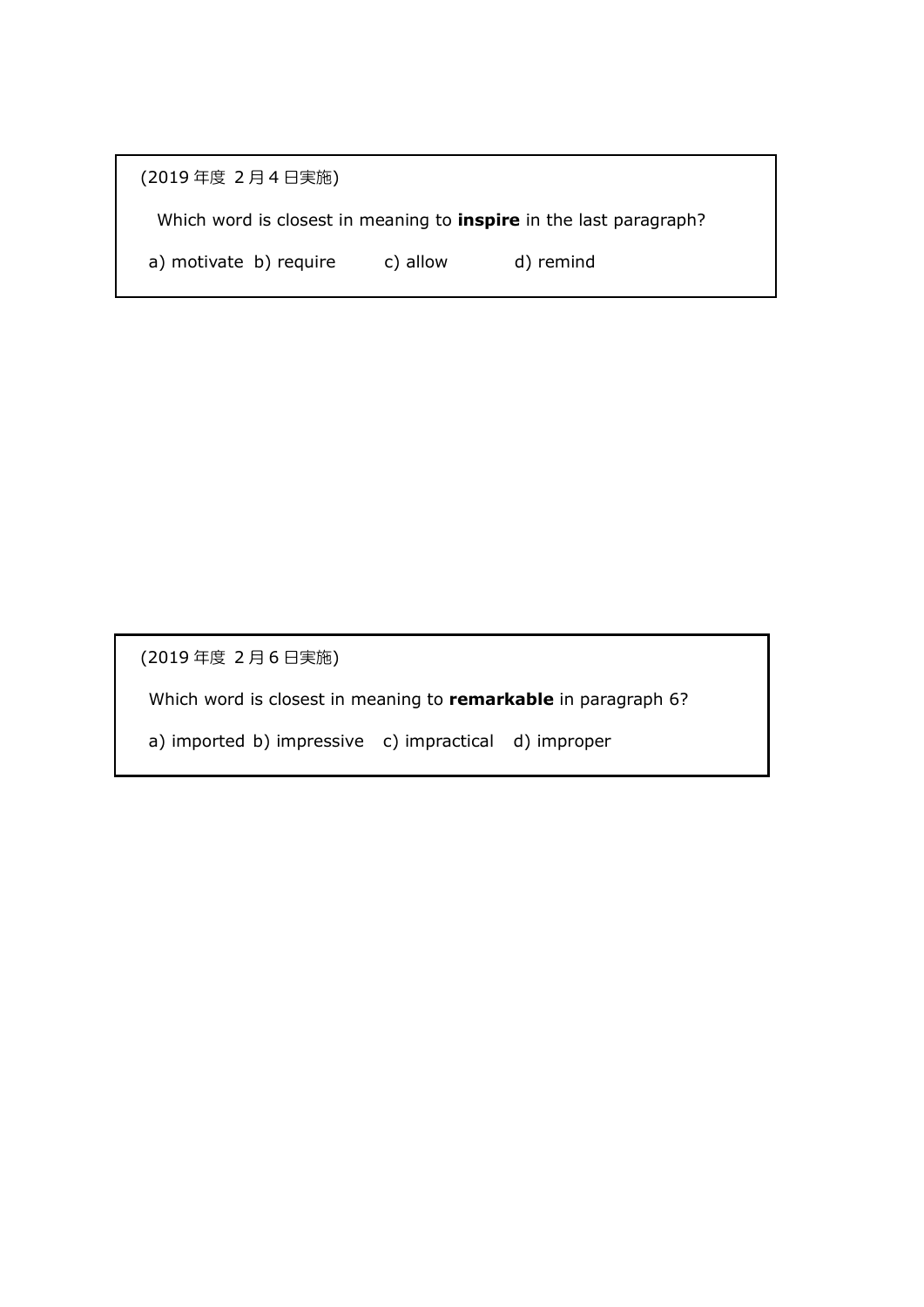# GRAMMAR AND USAGE 対策

SECTION<sub>1</sub>

| (2020年度 A 日程) |                                           |                          |
|---------------|-------------------------------------------|--------------------------|
|               | Japan is one of the most industrialized ( | ) in the world, $\sim$ . |

a) nation b) nations c) national d) nationally

|             | (2019年度 2月4日実施)                 |           |             |                                                                        |
|-------------|---------------------------------|-----------|-------------|------------------------------------------------------------------------|
|             |                                 |           |             | During that period, one of the typical seasonal () people engage in is |
|             | digging for clams on the beach. |           |             |                                                                        |
| a) activity | b) activities                   | c) active | d) actively |                                                                        |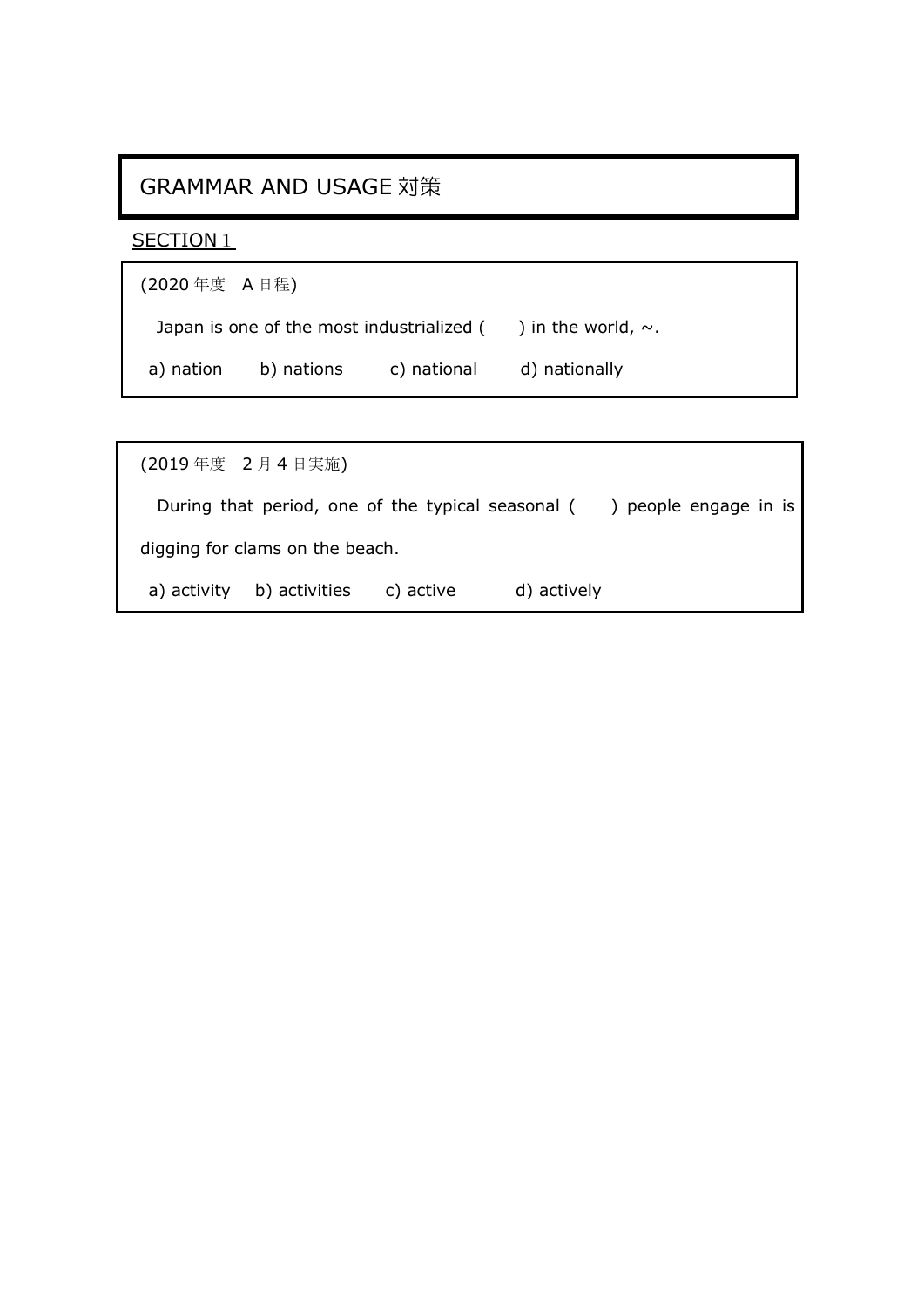| (2020年度 A 日程) |             |              |             |                                                                            |
|---------------|-------------|--------------|-------------|----------------------------------------------------------------------------|
|               |             |              |             | Japan's territory comprises about 7,000 islands, () Hokkaido, Shikoku, and |
| Kyusyu.       |             |              |             |                                                                            |
| a) include    | b) includes | c) including | d) included |                                                                            |

| (2020年度 C日程)              |            |            |                                                                                |
|---------------------------|------------|------------|--------------------------------------------------------------------------------|
|                           |            |            | And eventually heavy industry $($ ) the shipbuilding and steel industries also |
| developed from the 1900s. |            |            |                                                                                |
| a) in contrast            | b) in fact | c) so that | d) such as                                                                     |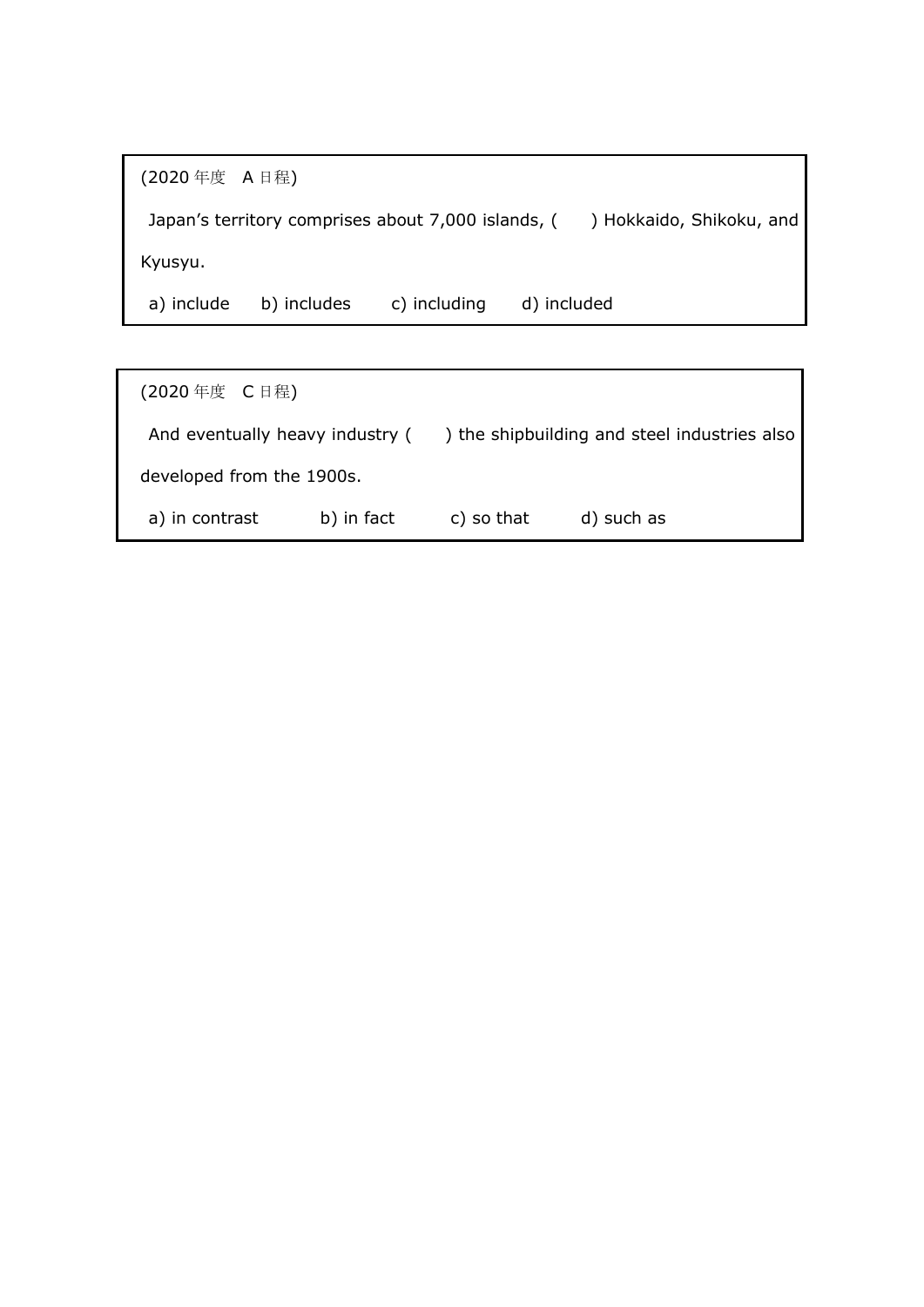### SECTION<sub>2</sub>

| (2020年度 B日程 2月5日実施) |         |        |                                                                            |
|---------------------|---------|--------|----------------------------------------------------------------------------|
|                     |         |        | Mohamed Salah is considered to be $($ ) of the best players in the Premier |
| League.             |         |        |                                                                            |
| a) any              | b) some | c) one | d) another                                                                 |

|                                                                        | (2020年度 C日程 2月6日実施) |            |                                                                                |
|------------------------------------------------------------------------|---------------------|------------|--------------------------------------------------------------------------------|
|                                                                        |                     |            | Cristiano Ronald is the () earner in Italy's top professional football league, |
| Serie A, getting paid three times more than the next best-paid player. |                     |            |                                                                                |
| a) high                                                                | b) higher           | c) highest | d) height                                                                      |

|         | (2018 年度 国際コミュニケーション学科)                 |         |         |  |
|---------|-----------------------------------------|---------|---------|--|
|         | This is the $($ ) novel I've ever read. |         |         |  |
| a) good | b) better                               | c) best | d) well |  |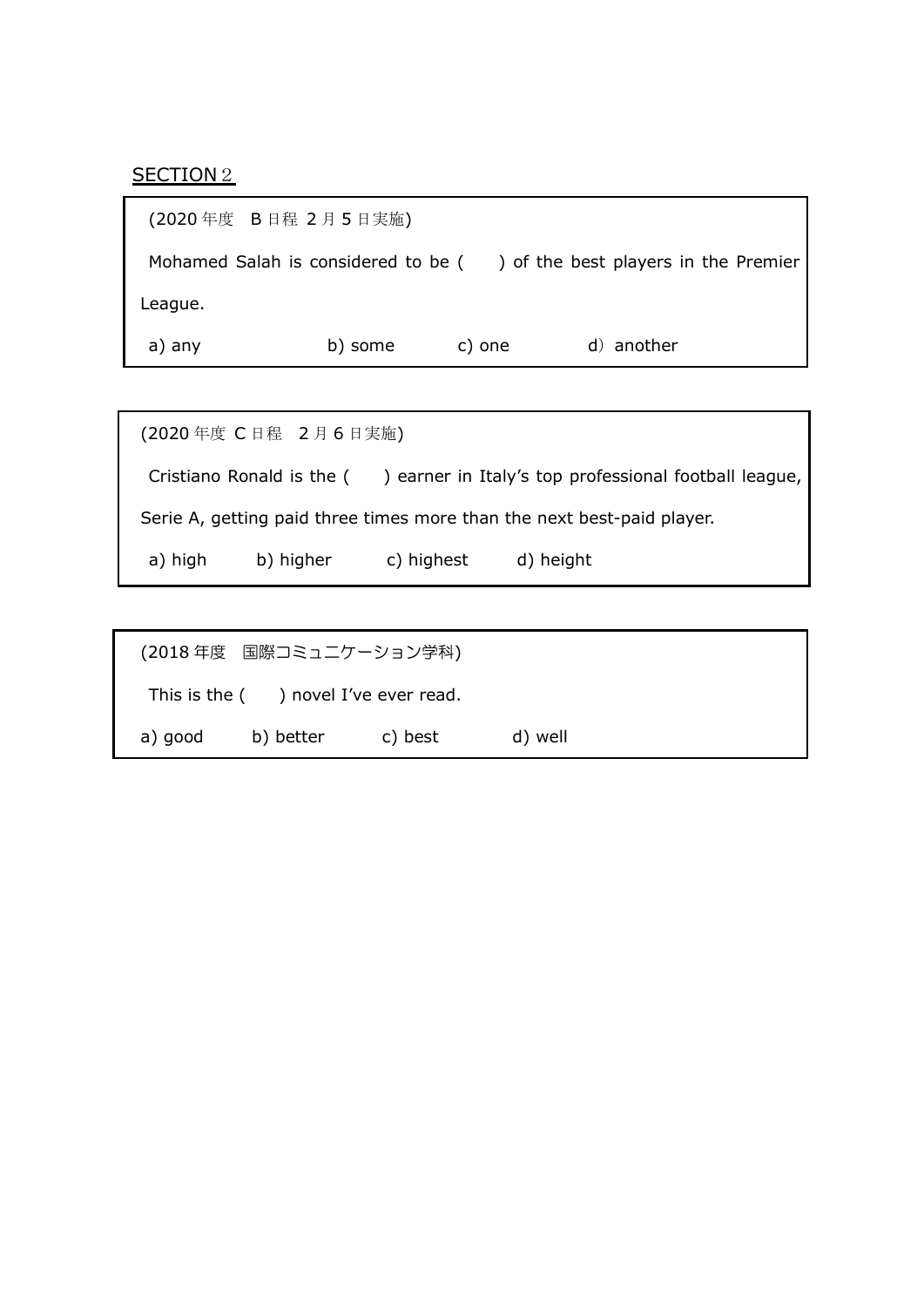|          | (2019年度 2月5日実施) |                         |                                                        |  |
|----------|-----------------|-------------------------|--------------------------------------------------------|--|
|          |                 |                         | Miyuki's Spanish improved () while studying in Mexico. |  |
| a) great | b) greatly      | c) greatness d) greater |                                                        |  |

|           | (2019年度 2月4日実施)              |             |                                    |  |
|-----------|------------------------------|-------------|------------------------------------|--|
|           | The new tablet computer is ( |             | ) smaller than the previous model. |  |
| a) slight | b) slighter                  | c) slightly | d) more slightly                   |  |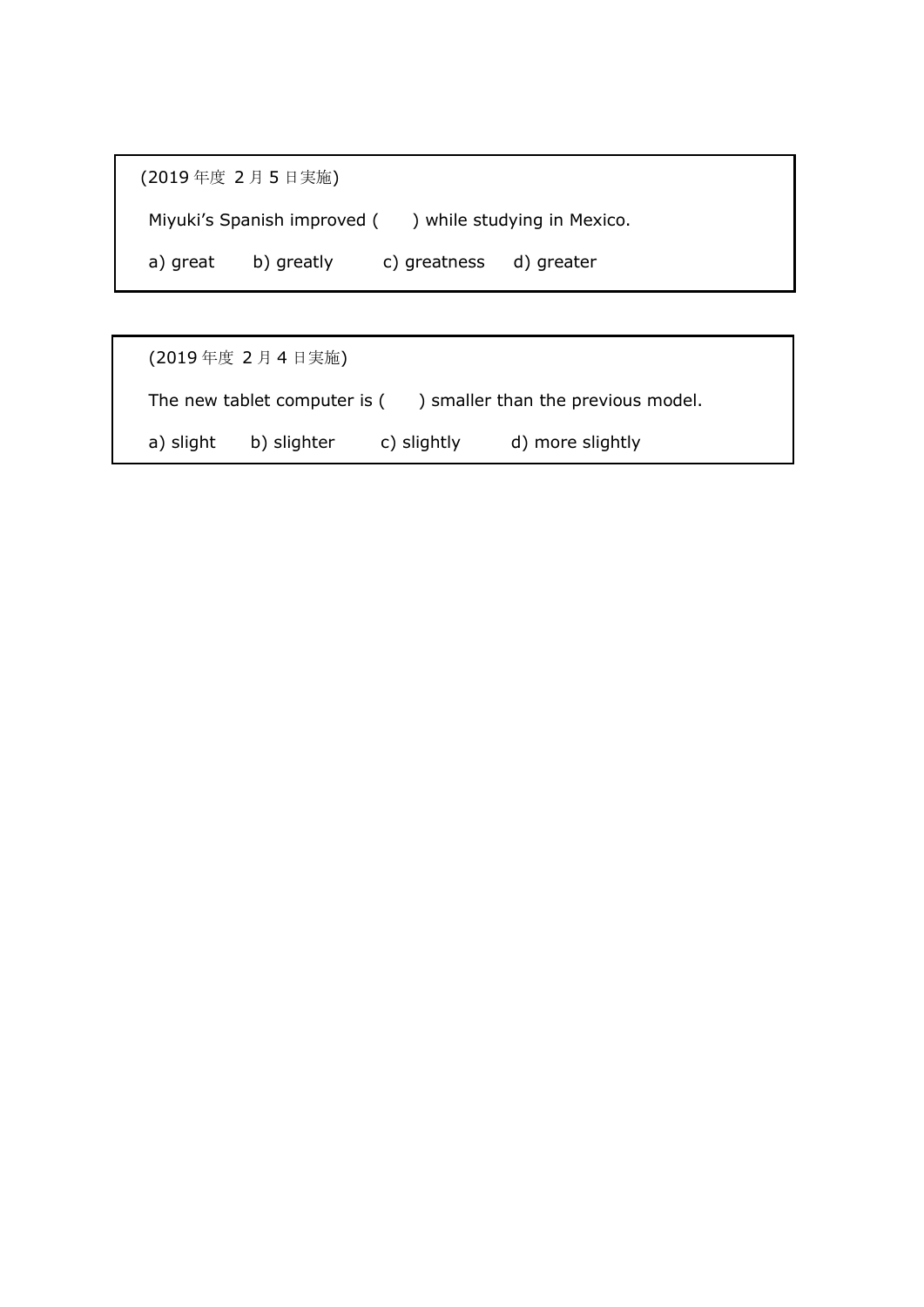## LISTENING COMPREHENSION 対策 CONVERSATIONS

### **Short conversation** 対策

#### **(2019** 年度 **2** 月 **4** 日実施 **46)**

Which one of the statements is correct?

- a) The man is planning to go to Canada.
- b) The woman wants to know the man's age.
- c) The man spent the whole summer working in Canada.
- d) The woman is looking for a new job.

### **(2020** 年度 **A** 日程 2月3日実施 **46)**

Which one of the statements is correct?

- a) The woman took a Spanish test last week.
- b) The man thought the Spanish test was easy.
- c) The woman is taking a lower level Spanish course.
- d) The man is trying to take an upper level Spanish course.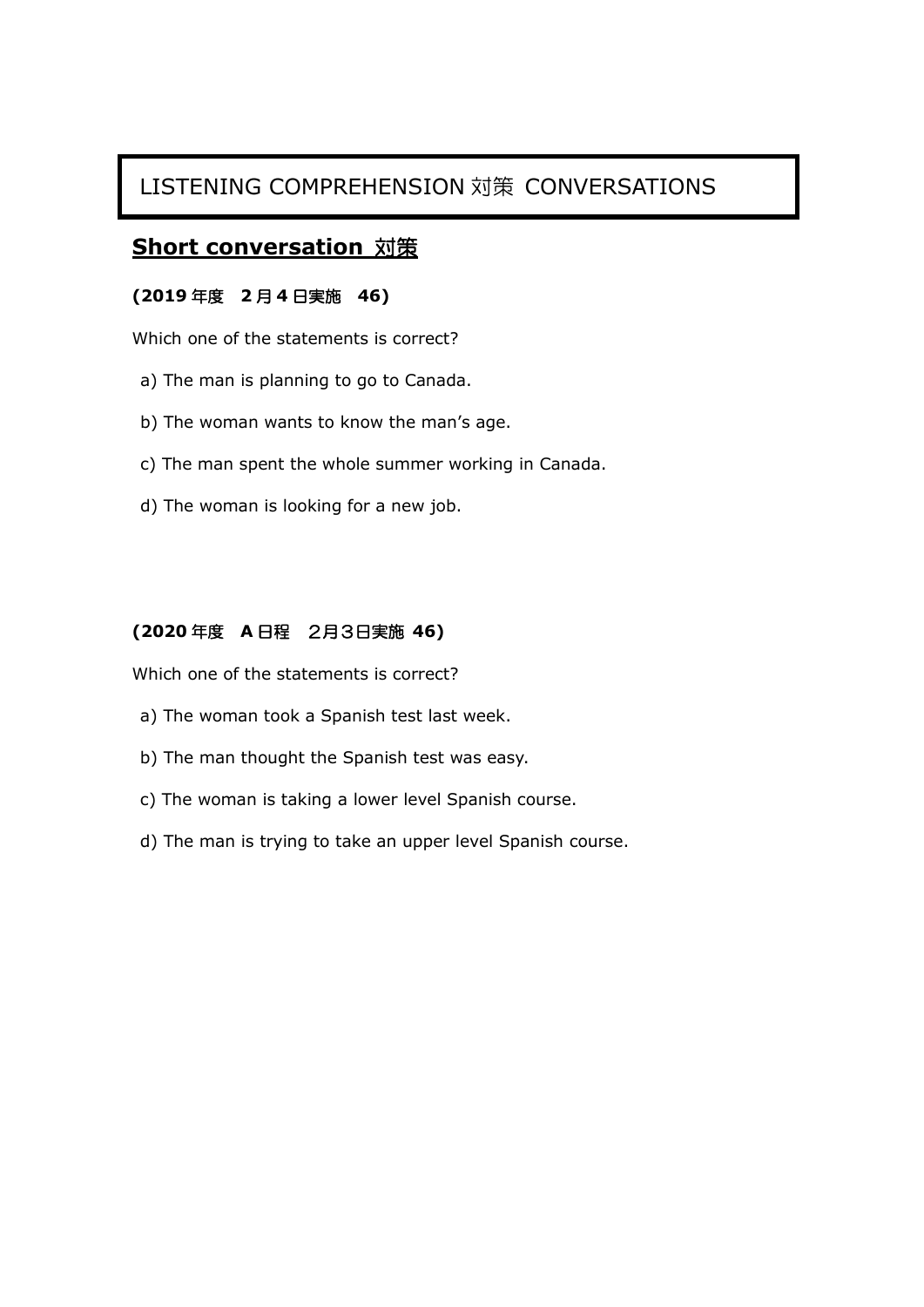### **Long conversation** 対策

### **(2020** 年度 **C** 日程 2月6日実施**)**

- 51 Which one of the statements is correct?
- a) The man came to return two DVDs.
- b) The woman will borrow money for the man.
- c) The man owes exactly 250 yen to the store.
- d) The man and the woman are in a hurry.
- 52 According to the conversation, what will the man probably do?
- a) Put his DVDs in the box near the entrance
- b) Pay the late fee now
- c) Pay the late fee later
- d) Look for his wallet in the store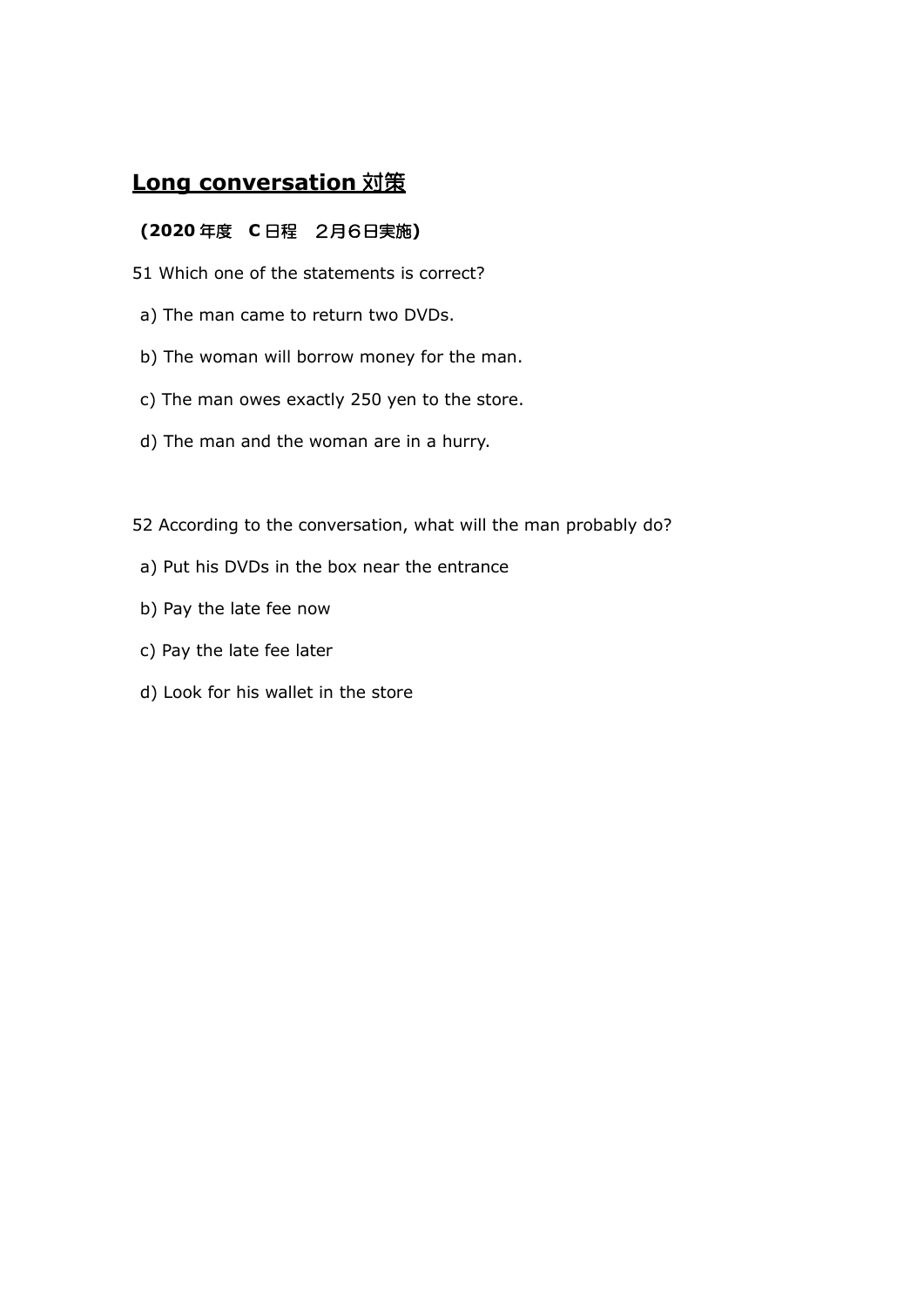## LISTENING COMPREHENSION 対策 CONVERSATIONS 解答

### **Short conversation** 対策

### **(2019** 年度 **2** 月 **4** 日実施 **46)**

- W: Hi Takashi. I haven't seen you in ages. How have you been?
- M: I've been working two jobs for the whole summer.
- W: How come?
- M: I'm saving up money for my trip to Canada.
- W: Oh, you are always up to something.

**Question46** Which one of the statements is correct?

### ● 「久しぶり」の表現

- ① Long time no see.
- ② It's been a long time.
- ③ It's been a while.
- ④ I haven't seen you in ages.

### 「最近どう?」の表現

- ・How are you? ⇔ How have you been?
- ・What's up?
- ・What's new?
- ・How's it going?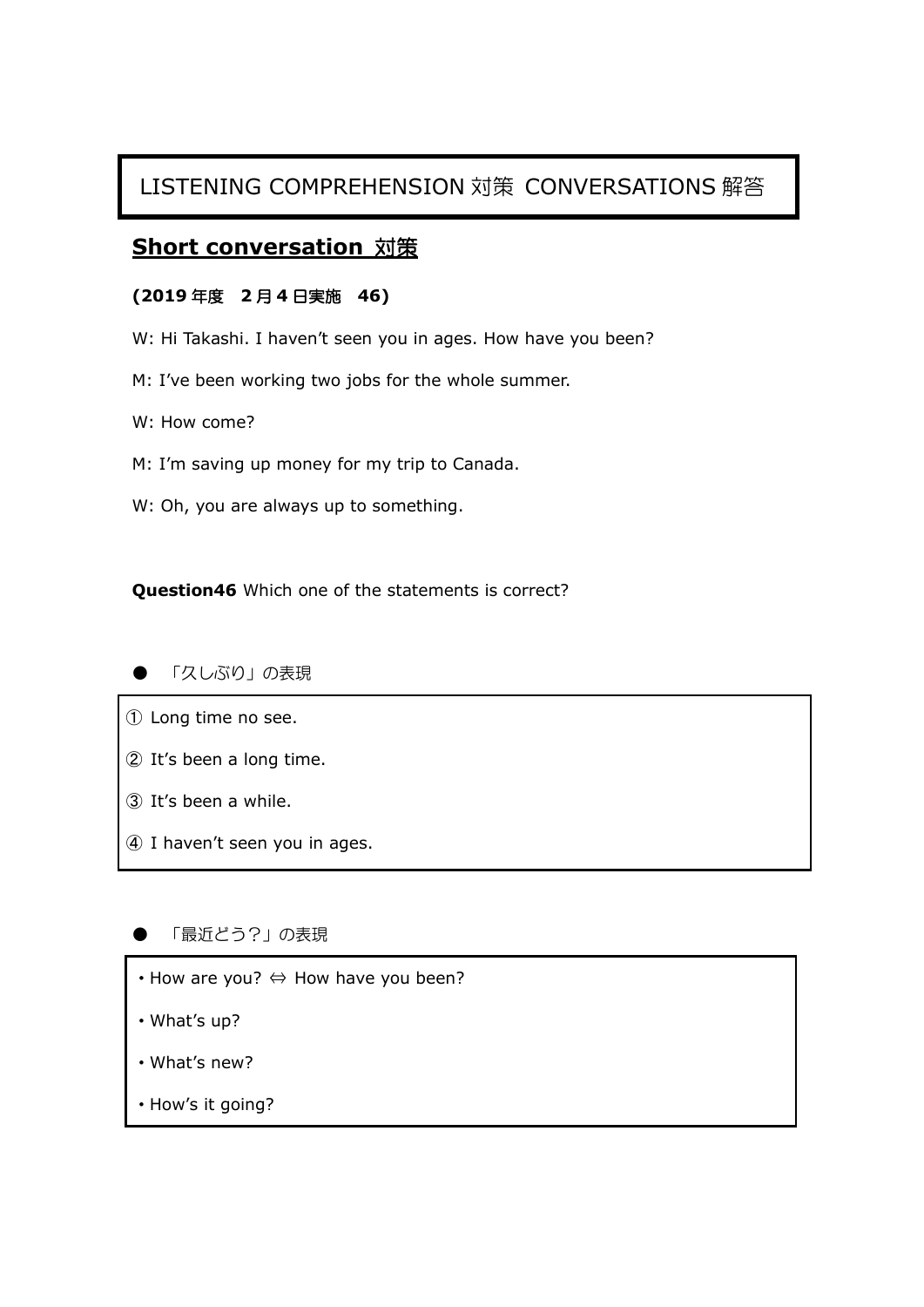#### 「なぜ?」の表現

#### ・How come SV?

How come you are sad?「どうして悲しんでいるオン?」

 $\cdot$  What  $\sim$  for?

What did you say that for?「なんでそんなことを言ったの?」

#### **(2020** 年度 **A** 日程 2月3日実施**)**

W: How did you do on your Spanish test last week?

- M: Oh, it was a piece of cake.
- W: Really? John said that it was one of the hardest tests he'd ever taken.
- M: Well, I guess it's because he's taking an upper level course. I'm taking the

beginning level course.

**Question 46** Which one of the statements is correct?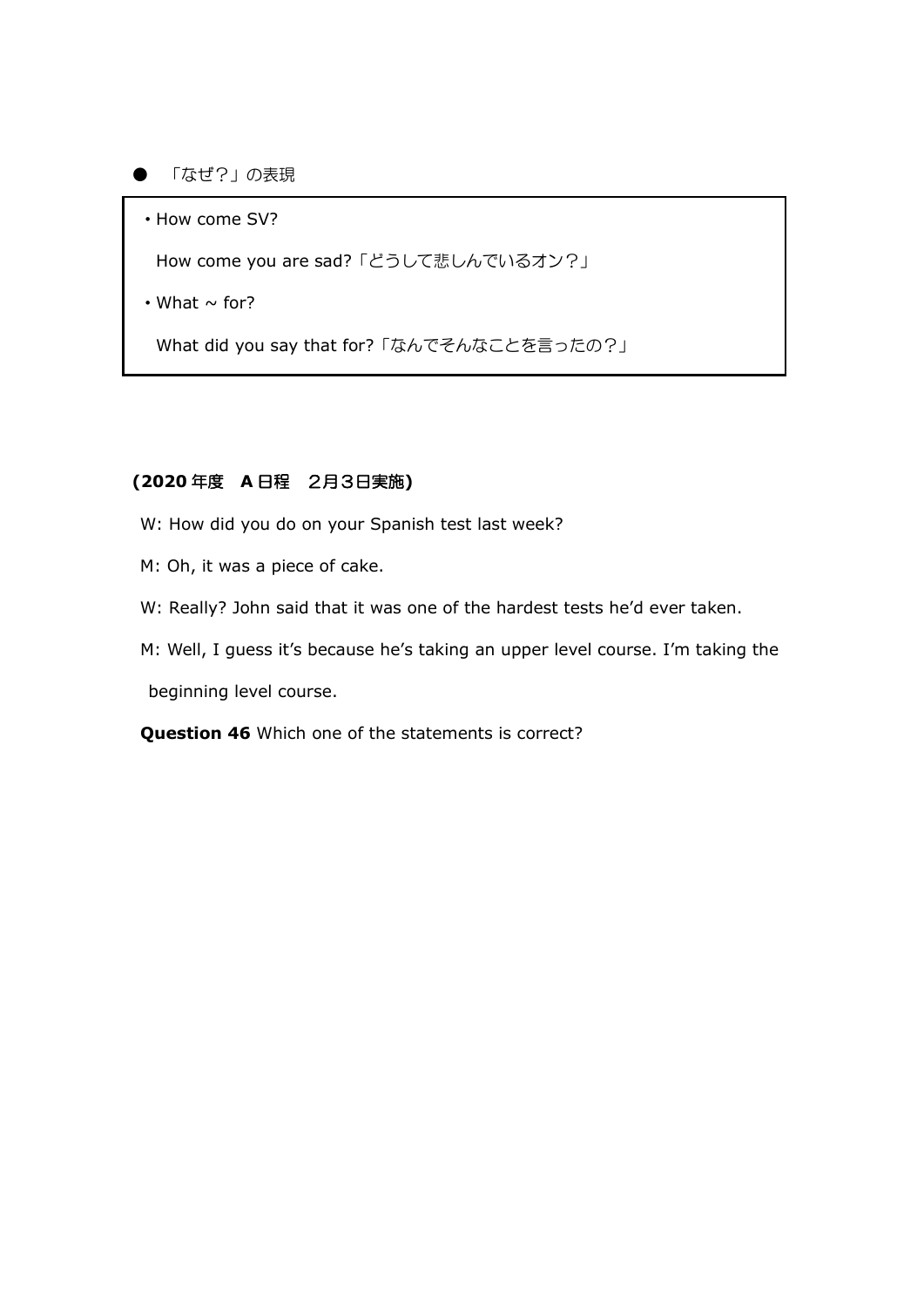### Long conversation 対策

(2020 年度 C 日程 2月6日実施)

M: Hi, I would like to return two DVDs.

W: Okay, you may **leave them** here or you can **put them in the** box near the store entrance.

M: Thank you. Actually, I think they might be overdue.

W: **In that** case, **let me take them** here.

#### M: **Here you go**.

W: Hmm, yes, these are both overdue. The late fee is 250 yen per DVD.

M: I'm sorry, but I don't have my wallet with me today.

W: Okay, but you will need to pay the fee before borrowing any new items.

Question  $51$  Which one of the statements is correct?

Question  $52$  According to the conversation, what will the man probably do?

them  $\Rightarrow$  em

- ・I **saw them** yesterday. 私は昨日彼らにあった。
- ・I **told them** to leave. 私は彼らに出発するように言った。
- ・Have you ever **met them** before? あなたは以前彼らに会ったことがありますか?